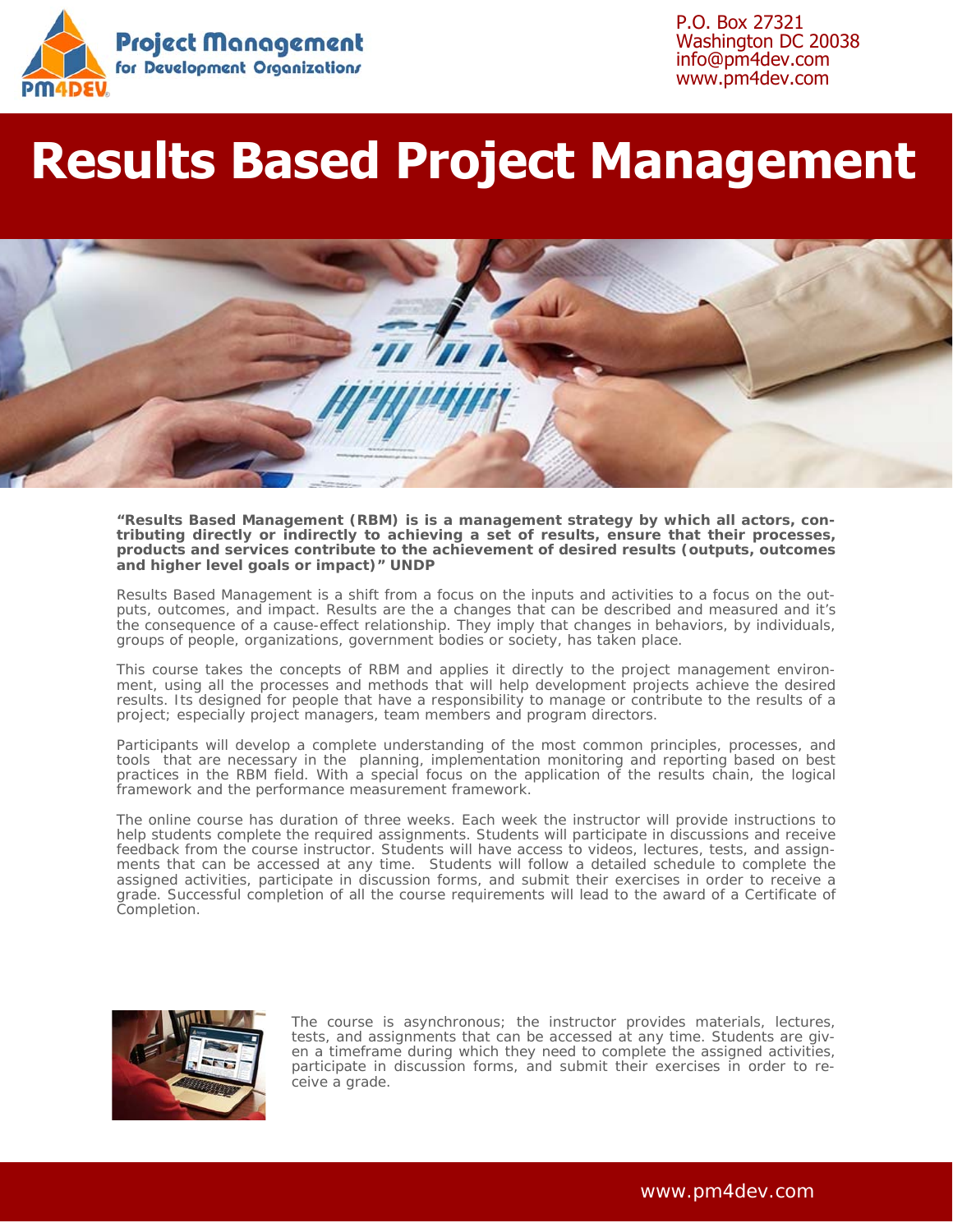### **About this course**

This course provides a complete overview of the results-based project management (RBPM) approach with practical applications of tools and methods needed for planning, managing, monitoring and evaluating development projects. You will need between 8-10 hours per week to complete the lectures and case study exercises. You will participate in engaging online conversations with peers from around the world while receiving a constant guidance from the instructor.

### **Audience**

This course is designed for people working in development organizations, including, NGOs, project teams, multi and bi-lateral development organizations, representatives from national and local governments, and anyone who is interested in learning the concepts, tools and methods of Results Based Project Management. Participants to our courses come from various parts of the world, and they bring a wealth of experience and knowledge that is shared in the course forums.

### **Objectives**

Participants will gain confidence to apply the acquired skills and knowledge of RBM to their projects, by sharing and learning from other country experiences, they will strengthen their RBM process. Participants will have an improved understanding of how RBM can improve the quality of their projects while promoting learning and accountability. Participants will also learn how to plan, manage, and monitor a project with a focus on results. In addition, they will learn the concepts for an effective evaluation, the qualities of good reports and the benefits of continuous learning process applied during the project life-cycle.

## **Requirements**

There are no requirements to take this course, although the students will benefit if they know the type of work that occurs in development organizations and development projects, or had some experience working on a project. Students should have a good internet connection, Adobe Reader in their computers as well as MS Office to work on the course assignments. Good connectivity is required to watch some of the online videos. As a convenience to our remote students you can download most of the course material to read offline.

## **Registration fees**

The course fee is due before the start of the course; you can receive a 20% discount if payment is made one week before the course starts. On the registration page you can choose your preferred payment methods. We accept all major credit cards in a secure online payment system. We also accept payments via Western Unions or Money Gram. If you have any questions or require more instructions to send your payment please contact us at info@pm4dev Reference: eCourse RBPM. We offer additional discounts for groups from development organizations.

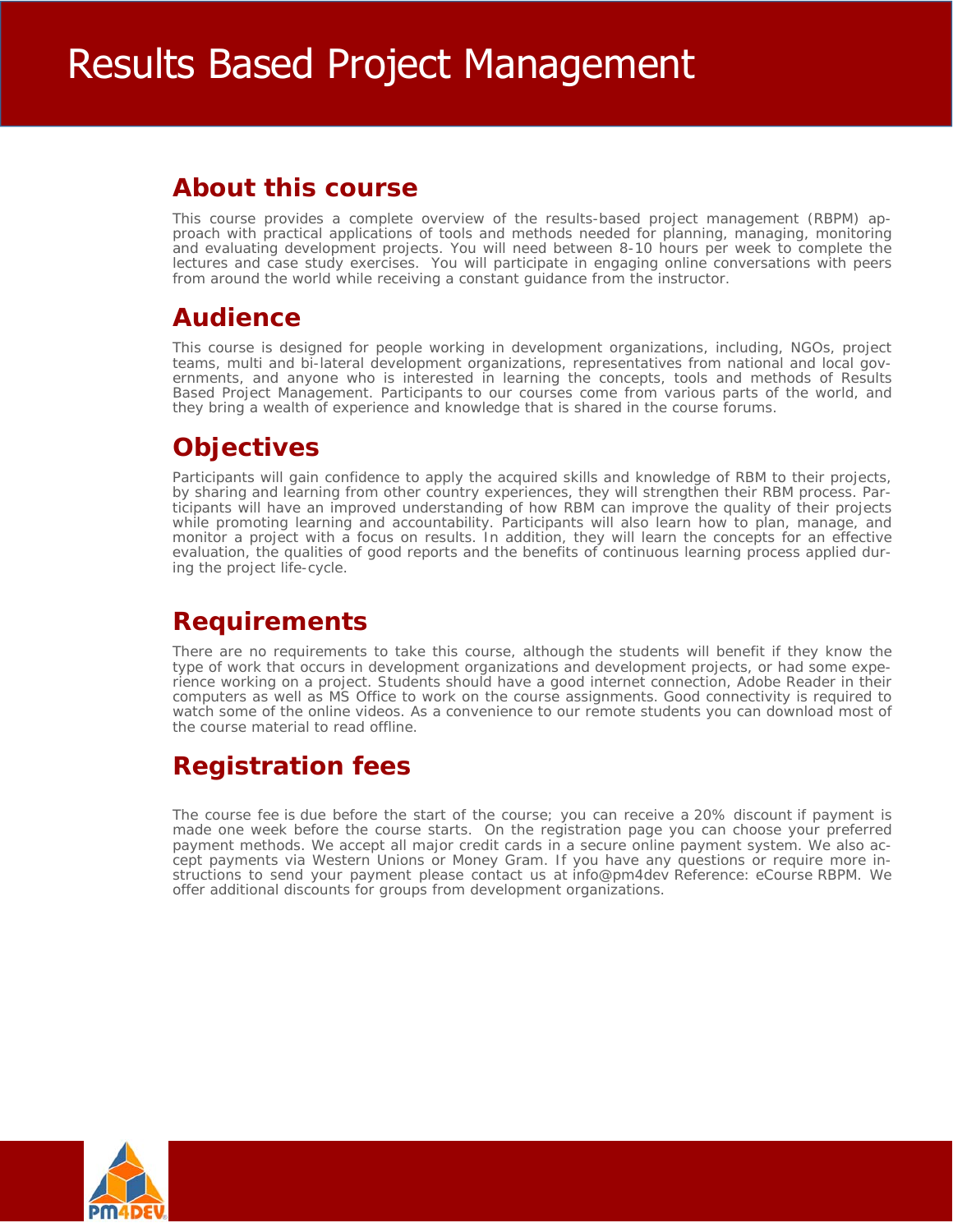# Results Based Project Management

### **Course Syllabus**

### **MODULE I - Planning for Results**

Lesson 1, Principles of RBM

- Definitions
- Results Chain
- RBM Frameworks
- RBPM Cycle

Lesson 2, Planning for Results

- RBPM Planning
- Problem Analysis
- Logical Framework
- Results Matrix

### **MODULE II - Managing for Results**

Lesson 3, Implementing

- Budget Management
- Stakeholder Management
- Information Management
- Risk Management

Lesson 4, Monitoring and Evaluating

- Performance Measurement Framework
- Monitoring Process
- Monitoring Indicators
- Risks and Assumptions
- Evaluation

### **MODULE III - Reporting for Results**

Lesson 5, Reporting

- Reporting Results
- Progress Reports
- Reporting Process
- Management Reports

Lesson 6, Learning from Results

- Learning Process
- Adapting the Project
- Continuous Improvements
- Learning Organization



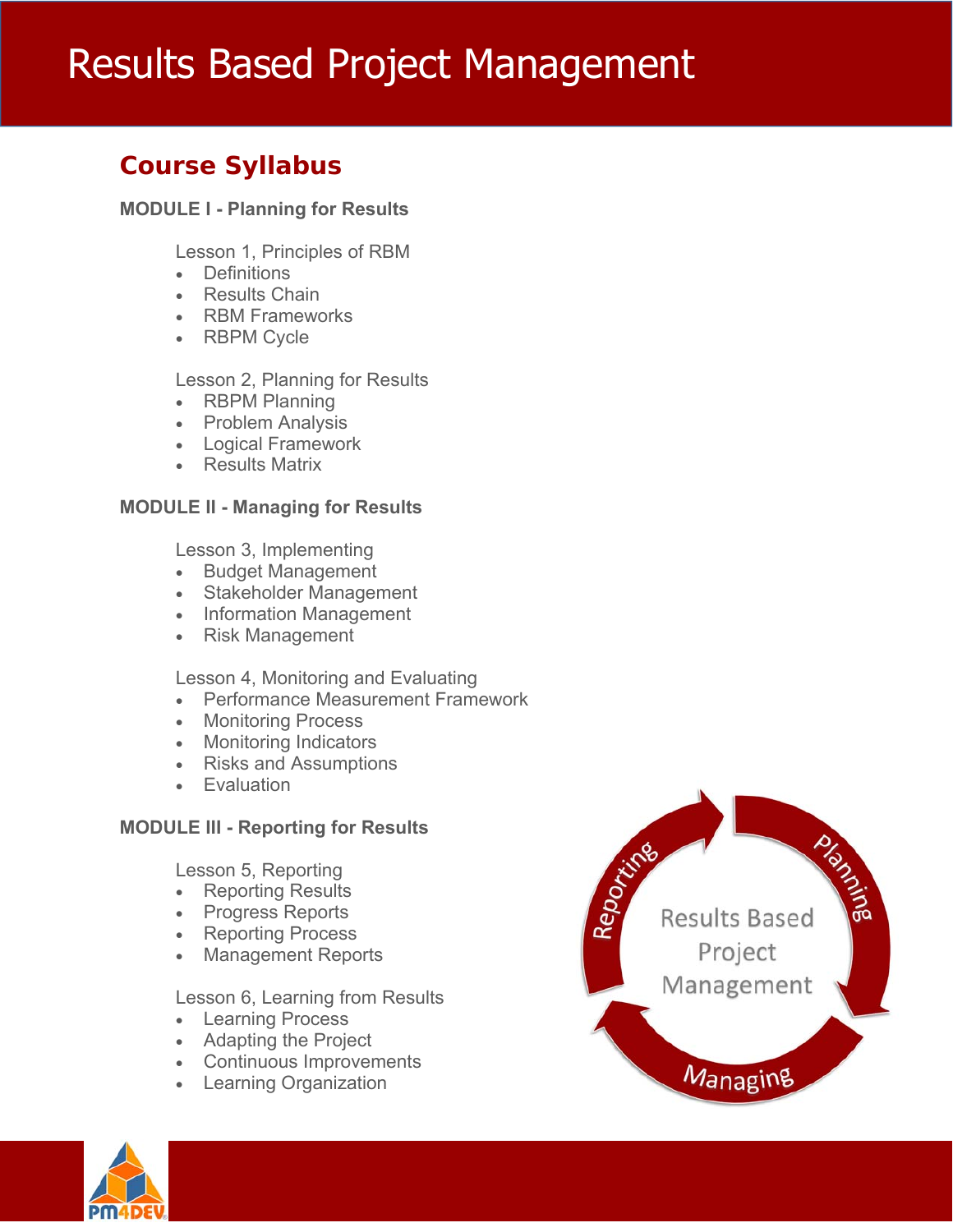# **Instructions**

- **Registration.** See the **course schedule** to select a date
- **Fees**. The course fee is **USD150** and is due before the start of the course, you can receive a **20% discount** if payment is made one week before the start of the course
- **Group Discounts**: For groups or organizations that want to register 5 or more students we offer a special 30% discount.
- **Access**. You will have access to the online course starts a couple of days before the start of the course to prepare and get familiar with the site.
- **Course Limit**: The course is limited to **20 students** per class.
- **Course Duration.** The course is three weeks long and requires between 30-40 hours to complete it.
- **Materials**. Course materials are available for download from the online course module page to allow for printing and review.
- **Evaluation**. It is required that participants complete the course evaluation after they take the final exam.
- **Course Credit.** This course provides **35 PDUs** (Professional Development Units)\* or 35 contact hours.

# **Certificate**

Students that successfully complete the course will receive a completion certificate. The certificate is a demonstration that you have learned the fundamental concepts of Results-Based Project Management. It is a valuable credential for your professional growth.

Upon receiving your certificate, you will join a growing number of people who are building their competencies to increase their skills and knowledge to improve the quality of the projects they manage. The certificate is delivered worldwide via First Class airmail at no extra cost.



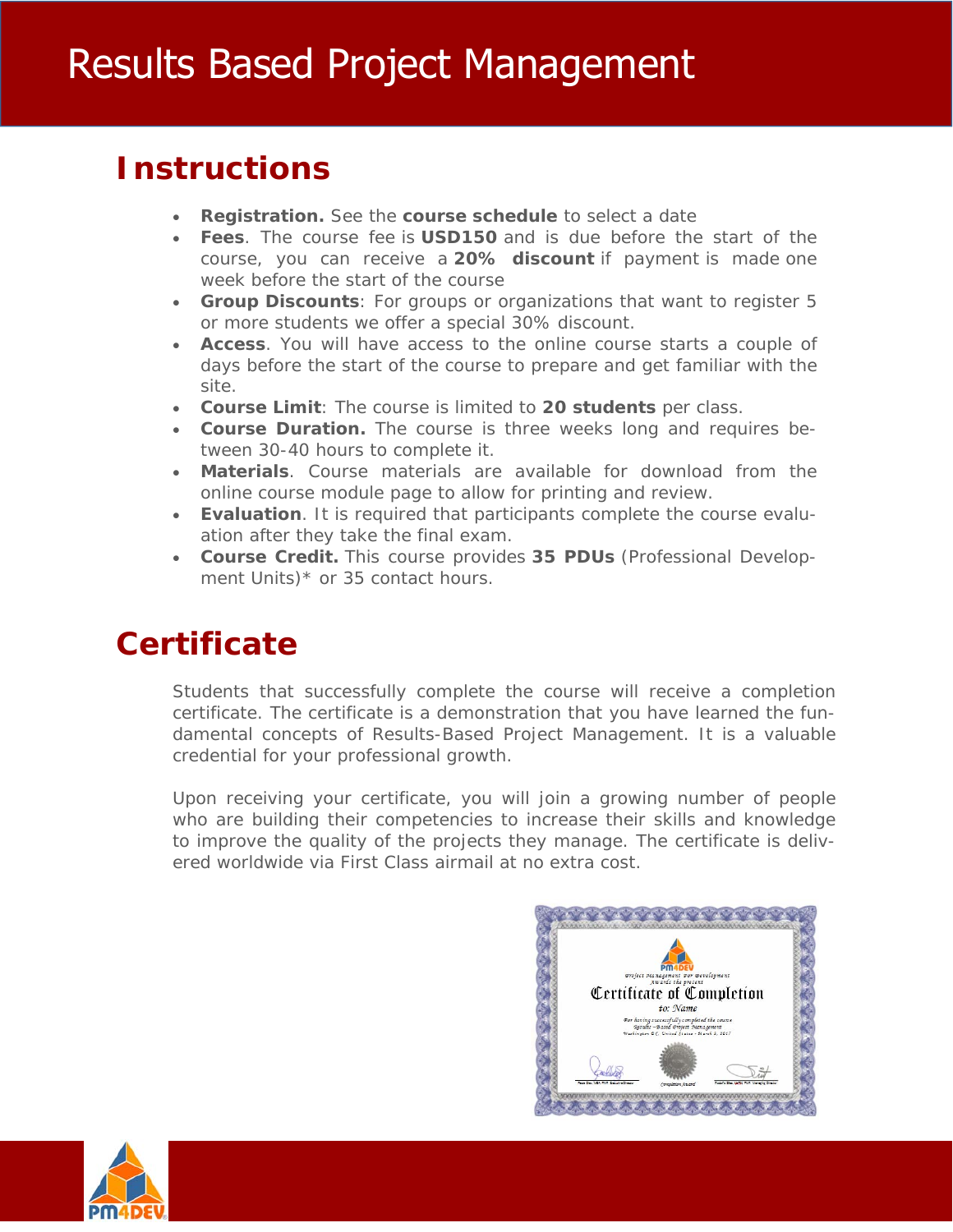# **Course Feedback**

### **Over the last year we have received very good feedback from students of this online course, here is a small sample:**

"I was inspired to take this course after reading a RFP requesting RBPM. This course not only helped me to understand what is Result-Based Project Management but it helped me to understand the methodology as well. I was definitely elevated to a new level and approach on how to manage projects more effectively by measuring results rather than activities."

### **Pat Christian - Caleb Missionary Relief Services, United States**

"I am extremely pleased with the Results Based Project Management course. The knowledge and skills that I developed will be put to good use in my monitoring and evaluation projects. I gained incredibly valuable insights from the interactions with my classmates in the forums. The high level of expertise and experience among my classmates was impressive. I gained useful insight from my fellow classmates. The resources the course provides are a treasure trove of examples and best practices for achieving results. I enjoyed the RBPM course immensely."

### **Susie Baker - Branch Out Leadership for Teen, United States**

"Through this course I have learnt so many new things about managing a project while focusing on the intended result, instead paying more attention on activities accomplished. It would have been a big regret for me should I have missed participating in this course. This course is the best online course I have ever participated with and has very good, skilled and experience facilitators. Thanks for PM4DEV for building my professional skills."

### **Ibrahim Turay - Health Poverty Action, Sierra Leone**

"This course has been helped me get a clear understand of Results Based Management. I am confident that I will be able to identify, implement and successfully manage Results based projects in my current job."

### **Helena Chandwe - Private Enterprise Programme, Zambia**

"Well-designed modules and contents. Excellent presentation with lectures. Good opportunity for people like me to enhance my skills and knowledge on Development project management. Wishing you to extend for many professionals."

### **Augustine Savariyar- Oxfam GB, Srti Lanka**

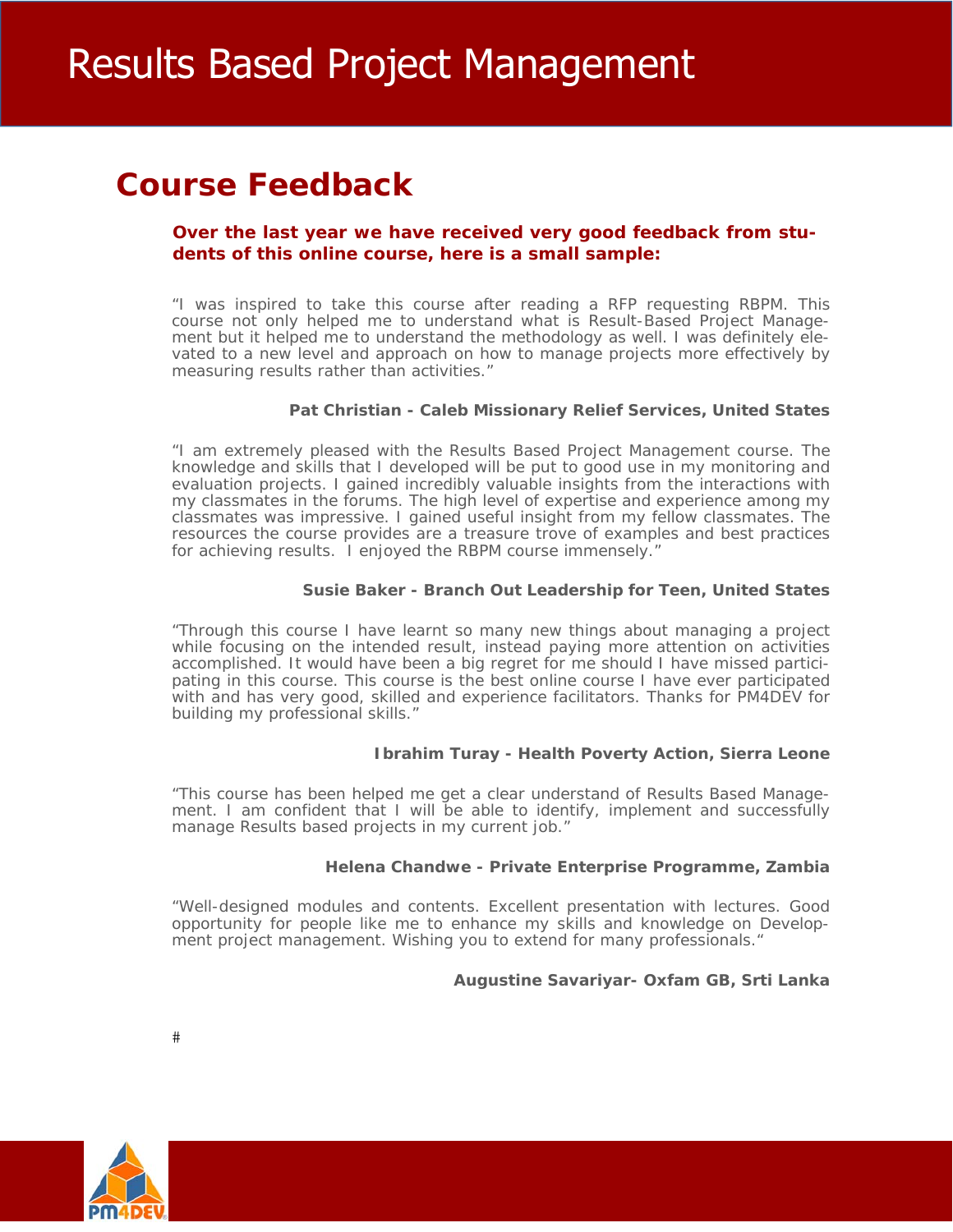# **Certification Program**

This course is part of the PM4DEV Certification Program. The Certified Development Project Manager (CDPM®) is a certification program designed to increase the capabilities of staff working in development organizations and NGOs worldwide. The CDPM® certification confirms that the participants have acquired the knowledge on the use of processes, methods, techniques, and tools necessary for the effective management of development projects.

The PM4DEV certificate program provides you with a comprehensive training in development project management. To earn the certificate, you will select and complete two core courses and select elective courses that best meet your individual learning objectives. You may also register for one or more individual courses if you are interested in specific topics in project management or want to learn a new skill.

### **Certification Levels:**

Participants who successfully complete the requirements will receive the Certificate in Development Project Management from PM4DEV.

**CDPM Level I Three Courses** Total credit hours 105 hrs. (10 CEUs)

- FPM Fundamentals of Project Management
- EPM Effective Project Management
- One elective course

**CDPM Level II Four Courses** Total credit hours 140 hrs. (14 CEUs)

- APM Adaptive Project Management
- LPM Leadership in Project Management
- Two elective courses

**CDPM Level III Five Courses** Total credit hours 175 hrs. (17 CEUs)

- OPM Organizational Project Management
- MPM Mastering Project Management
- Three elective courses